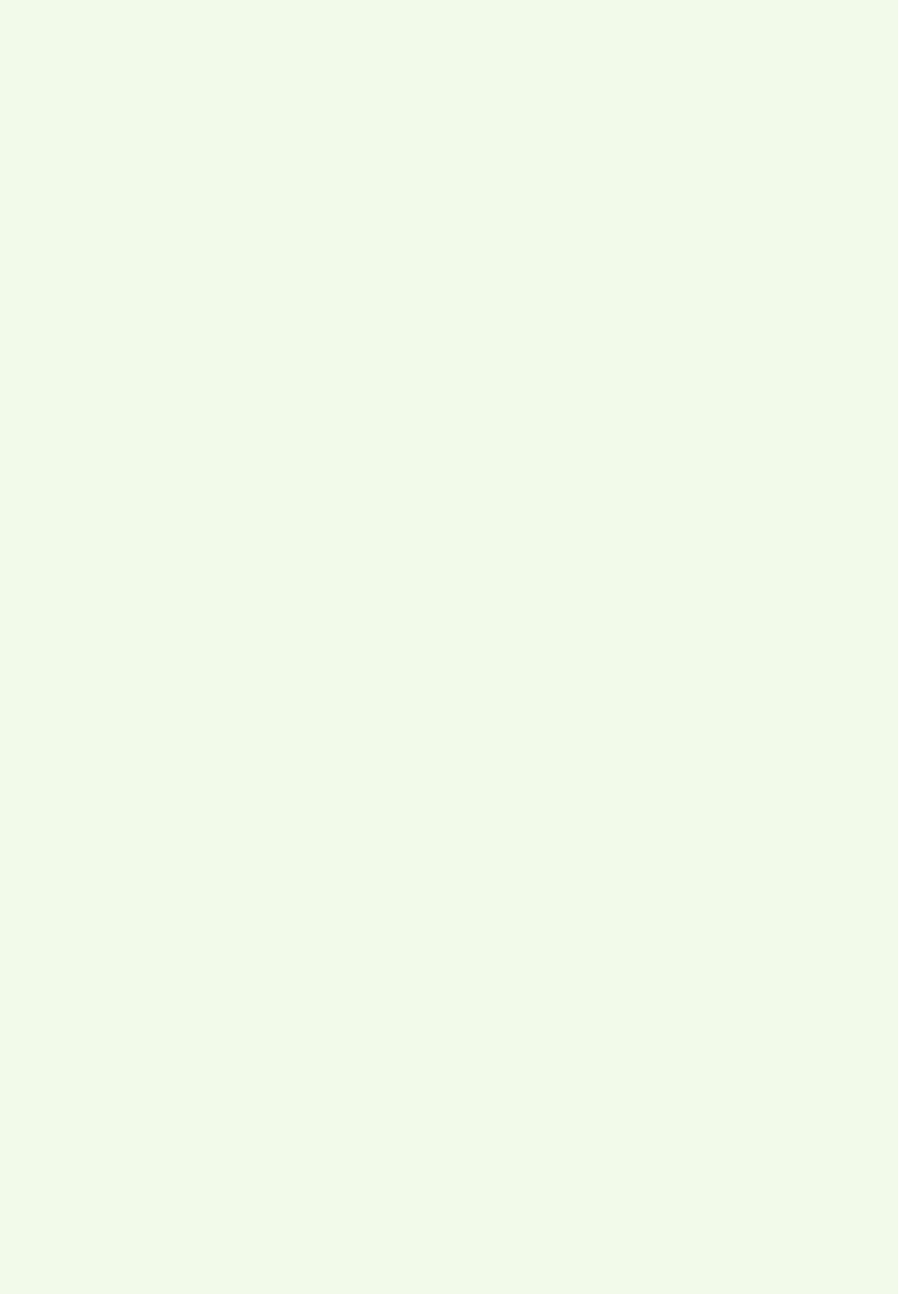# **CHAPTER-V COMMERCIAL TAXES**

#### **5.1 Tax administration**

The levy and collection of commercial taxes<sup>193</sup> in the State is governed by the provisions of the following Acts and Rules made the reunder:

- Central Sales Tax (CST) Act, 1956;
- Central Goods and Services Tax (CGST) Act, 2017;
- Bihar Goods and Services Tax (BGST) Act, 2017;
- Integrated Goods and Services Tax (IGST) Act, 2017;
- Bihar Value Added Tax (BVAT) Act, 2005;
- Bihar Tax on entry of goods into local areas (BTEG) Act, 1993;
- Bihar Entertainment Tax Act, 1948;
- Bihar Taxation on Luxuries in Hotels Act, 1988;
- Bihar Electricity Duty Act, 1948;
- Bihar Tax on Professions, Trades, Callings and Employments Act, 2011; and
- Bihar Tax on Advertisement Act, 2007.

At the apex level, the Commercial Taxes Department (CTD) is headed by the Commissioner of State Tax (CST) assisted by Special Commissioners of State Tax, Additional Commissioners of State Tax, Joint Commissioners of State Tax (JCST), and Deputy Commissioners of State Tax (DCST)/Assistant Commissioners of State Tax (ACST). At the field level, the State is divided into nine administrative divisions<sup>194</sup>, nine appeals divisions<sup>195</sup> and nine audit divisions<sup>196</sup> as they were under the VAT period, each headed by an Additional Commissioner of State Tax. The nine administrative divisions are further subdivided into 50 circles each headed by a JCST/DCST assisted by Assistant Commissioners of State Tax.

#### **5.2 Results of audit**

During 2019-20, Audit test-checked records of seven units<sup>197</sup> out of 90 units of CTD, in which irregularities involving  $\overline{5}737.41$  crore in 403 cases were observed

<sup>193</sup> *Commercial taxes include Taxes on Sales, Trade etc., Taxes on goods and services, Taxes on Goods and Passengers; Taxes and Duties on Electricity; Other Taxes on Income and Expenditure-Taxes on Professions, Trades, Callings and Employment and Other Taxes and Duties on Commodities and Services.*

<sup>194</sup> *Bhagalpur, Central, Darbhanga, Magadh, Patna East, Patna West, Purnea, Saran and Tirhut.*

<sup>195</sup> *Bhagalpur, Central, Darbhanga, Magadh, Patna East, Patna West, Purnea, Saran and Tirhut.*

<sup>196</sup> *Bhagalpur, Central, Darbhanga, Magadh, Patna East, Patna West, Purnea, Saran and Tirhut.*

<sup>197</sup> *CST Patna, Kadamkuan, Patliputra, Patna Central, Patna City West, Patna North and Patna South.*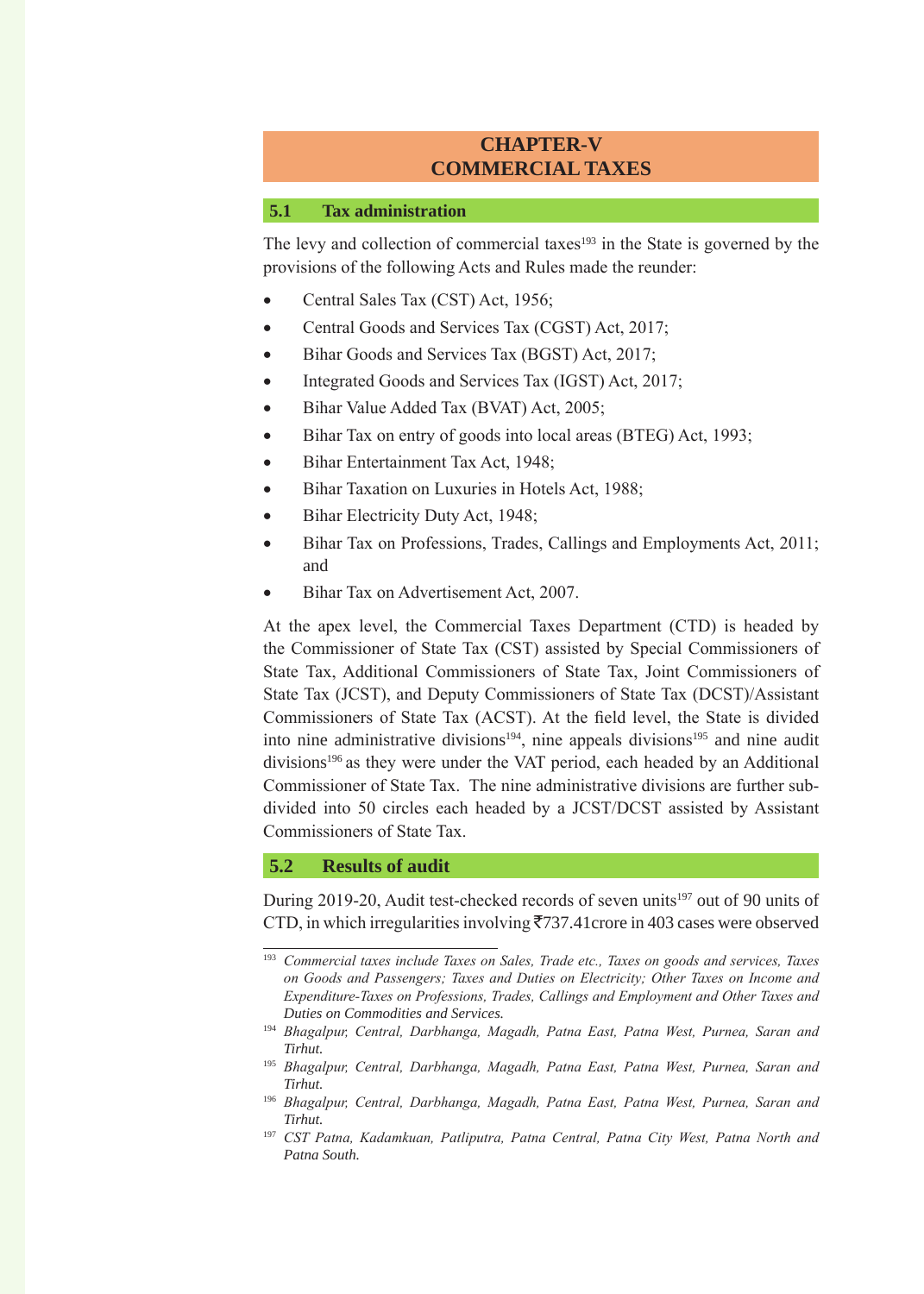which fall under the following categories as detailed in **Table- 5.1**.

## **Table- 5.1 Results of audit**

|                                                   |                                                            |                | $( \bar{\mathfrak{X}}$ in crore) |
|---------------------------------------------------|------------------------------------------------------------|----------------|----------------------------------|
| Sl.                                               | <b>Categories</b>                                          | No. of         | <b>Amount</b>                    |
| No.                                               |                                                            | cases          |                                  |
| A: Taxes on sales, trade etc./ VAT/CGST/SGST/IGST |                                                            |                |                                  |
| 1.                                                | Non-levy and short levy of taxes                           | 28             | 2.67                             |
| $\overline{2}$ .                                  | Suppression of turnover                                    | 72             | 328.40                           |
| 3.                                                | Excess allowance of ITC                                    | 22             | 82.59                            |
| 4.                                                | Non-levy or short levy of additional tax & surcharge       | 03             | 6.81                             |
| 5.                                                | Application of incorrect of rates of tax                   | 26             | 21.77                            |
| 6.                                                | Short Levy due to incorrect determination of turnover      | 0 <sub>3</sub> | 19.93                            |
| 7.                                                | Incorrect/Irregular adjustment of entry tax                | 12             | 22.86                            |
| 8.                                                | Non/short payment of tax                                   | 15             | 18.74                            |
| 9.                                                | Other cases                                                | 108            | 120.09                           |
| <b>Total</b>                                      |                                                            | 289            | 623.86                           |
| <b>B</b> : Entry Tax                              |                                                            |                |                                  |
| 1.                                                | Short levy of entry tax due to suppression of import value | 19             | 50.03                            |
| 2.                                                | Application of incorrect of rates of entry tax             | 08             | 7.77                             |
| 3.                                                | Other cases                                                | 09             | 9.34                             |
|                                                   | <b>Total</b>                                               | 36             | 67.14                            |
| C: Electricity duty                               |                                                            |                |                                  |
| 1.                                                | Non/short levy of electricity duty                         | 02             | 26.41                            |
|                                                   | <b>Total</b>                                               | 02             | 26.41                            |
| D: GST                                            |                                                            |                |                                  |
| 1.                                                | Non/short levy of GST                                      | 76             | 20.00                            |
| <b>Total</b>                                      |                                                            | 76             | 20.00                            |
| <b>Grand Total</b>                                |                                                            | 403            | 737.41                           |

During 2019-20, the Department accepted under assessment and other deficiencies of  $\overline{5}52.59$  crore in 782 cases and recovered  $\overline{5}12.59$  crore in 150 cases which were pointed out before 2019-20. The replies in the remaining cases of previous years and all cases of 2019-20 were not received (August 2021).

**5.3 Short levy of tax due to incorrect availing/claim of deduction**

## **The Assessing Authorities failed to detect availing of inadmissible**  deductions by dealers which resulted in short levy of tax of  $\overline{5}1.10$  crore **including leviable interest.**

Section 7 of the BVAT Act stipulates that no tax shall be payable on sale or purchase of goods specified in Schedule-I. Further, serial no. 76 of Schedule-I of BVAT Act read with S.O. No. 325 dated 05.12.2008 provide that no tax shall be paid on purchase/sale of goods for the use of members of the Central Paramilitary Forces by Central Master Canteen situated in the State subject to the condition that an officer not below the rank of a Commanding Officer certifies that the sale/purchase has been done for the use of a member of the Central Forces and resale of the sold goods shall not be done.